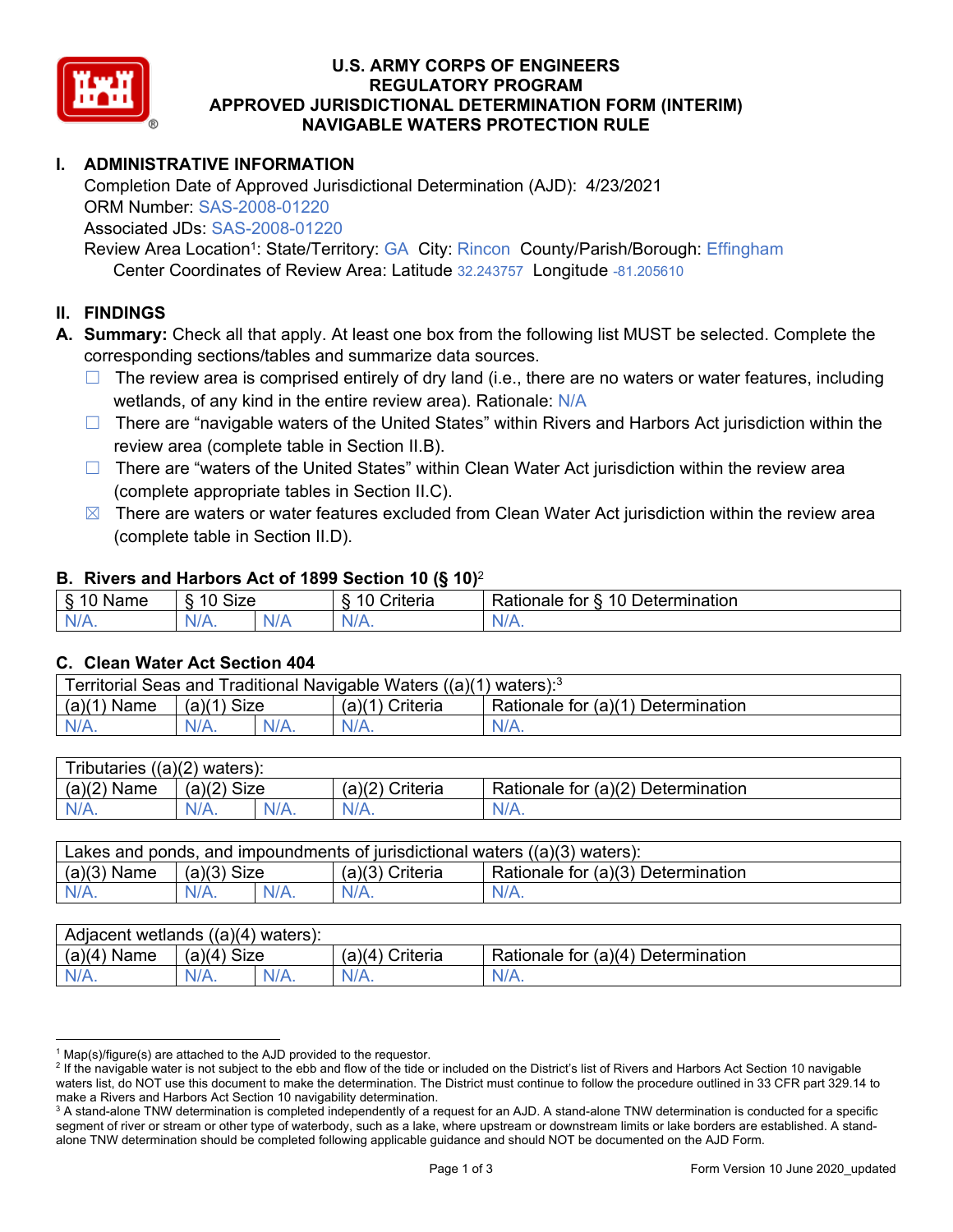

### **U.S. ARMY CORPS OF ENGINEERS REGULATORY PROGRAM APPROVED JURISDICTIONAL DETERMINATION FORM (INTERIM) NAVIGABLE WATERS PROTECTION RULE**

# **D. Excluded Waters or Features**

| Excluded waters $((b)(1) - (b)(12))$ : <sup>4</sup> |                       |         |                                    |                                                                                                                                                                                                                                                                                                                                                                              |
|-----------------------------------------------------|-----------------------|---------|------------------------------------|------------------------------------------------------------------------------------------------------------------------------------------------------------------------------------------------------------------------------------------------------------------------------------------------------------------------------------------------------------------------------|
| <b>Exclusion Name</b>                               | <b>Exclusion Size</b> |         | Exclusion <sup>5</sup>             | <b>Rationale for Exclusion Determination</b>                                                                                                                                                                                                                                                                                                                                 |
| Non-Adjacent<br><b>Wetland N8</b>                   | 7.11                  | acre(s) | $(b)(1)$ Non-<br>adjacent wetland. | Wetland N8 is not adjacent to any $(a)(1)-(a)(3)$<br>waters as defined by the NWPR. This wetland<br>does not abut any $(a)(1)-(a)(3)$ waters, is not<br>inundated by any $(a)(1)-(a)(3)$ waters, is<br>physically separated from all (a)(1)-(a)(3) waters<br>and does not have a direct hydrologic surface<br>connection to any $(a)(1)-(a)(3)$ waters in a typical<br>vear. |

# Ill. **SUPPORTING INFORMATION**

- **A. Select/enter all resources** that were used to aid in this determination and attach data/maps to this document and/or references/citations in the administrative record, as appropriate.
	- $\boxtimes$  Information submitted by, or on behalf of, the applicant/consultant: Wetland Exhibit 12/7/2020 This information Select. sufficient for purposes of this AJD. Rationale: N/A or describe rationale for insufficiency (including partial insufficiency).
	- $\Box$  Data sheets prepared by the Corps: Title(s) and/or date(s).
	- $\Box$  Photographs: Other: Title(s) and/or date(s).
	- □ Corps site visit(s) conducted on: Date(s).
	- 0 Previous Jurisdictional Determinations (AJDs or PJDs): SAS-2008-01220
	- $\boxtimes$  Antecedent Precipitation Tool: provide detailed discussion in Section III.B.
	- 0 USDA NRCS Soil Survey: 1"=150' Effingham County, GA
	- 0 USFWS NWI maps: 1"=150' Effingham County, GA
	- ⊠ USGS topographic maps: 1"=2000' Effingham County, GA

## **Other data sources used to aid in this determination:**

| Data Source (select)      | Name and/or date and other relevant information     |
|---------------------------|-----------------------------------------------------|
| Other USGS data (specify) | 1" = 2000' Effingham County USGS Topographic Survey |
| Other USDA data (specify) | 1" = 200' Effingham County USDA Soil Survey         |
| <b>NOAA Sources</b>       | N/A                                                 |
| <b>USACE Sources</b>      | N/A                                                 |
| LiDAR data/maps           | 1" = 200' NOAA 2010 Coastal Lidar                   |
| <b>FEMA/FIRM</b> maps     | Flood Map Zone X                                    |

**B. Typical year assessment(s):** The wetland delineation was conducted in January of 2018. Delineated resources jurisdictional status was reassessed in December of 2020. Using the Antecedent Precipitation Tool Version 1.0, which used rainfall data from the Savannah International Airport weather station, we have determined that normal conditions were present for the nearest weather station during the assessment in 2020.

<sup>•</sup> Some excluded waters, such as (b)(2) and (b)(4), may not be specifically identified on the AJD form unless a requestor specifically asks a Corps district <sup>5</sup> Because of the broad nature of the (b)(1) exclusion and in an effort to collect data on specific types of waters that would be covered by the (b)(1)

exclusion, four sub-categories of (b)(1) exclusions were administratively created for the purposes of the AJD Form. These four sub-categories are not new exclusions, but are simply administrative distinctions and remain (b)(1) exclusions as defined by the NWPR.